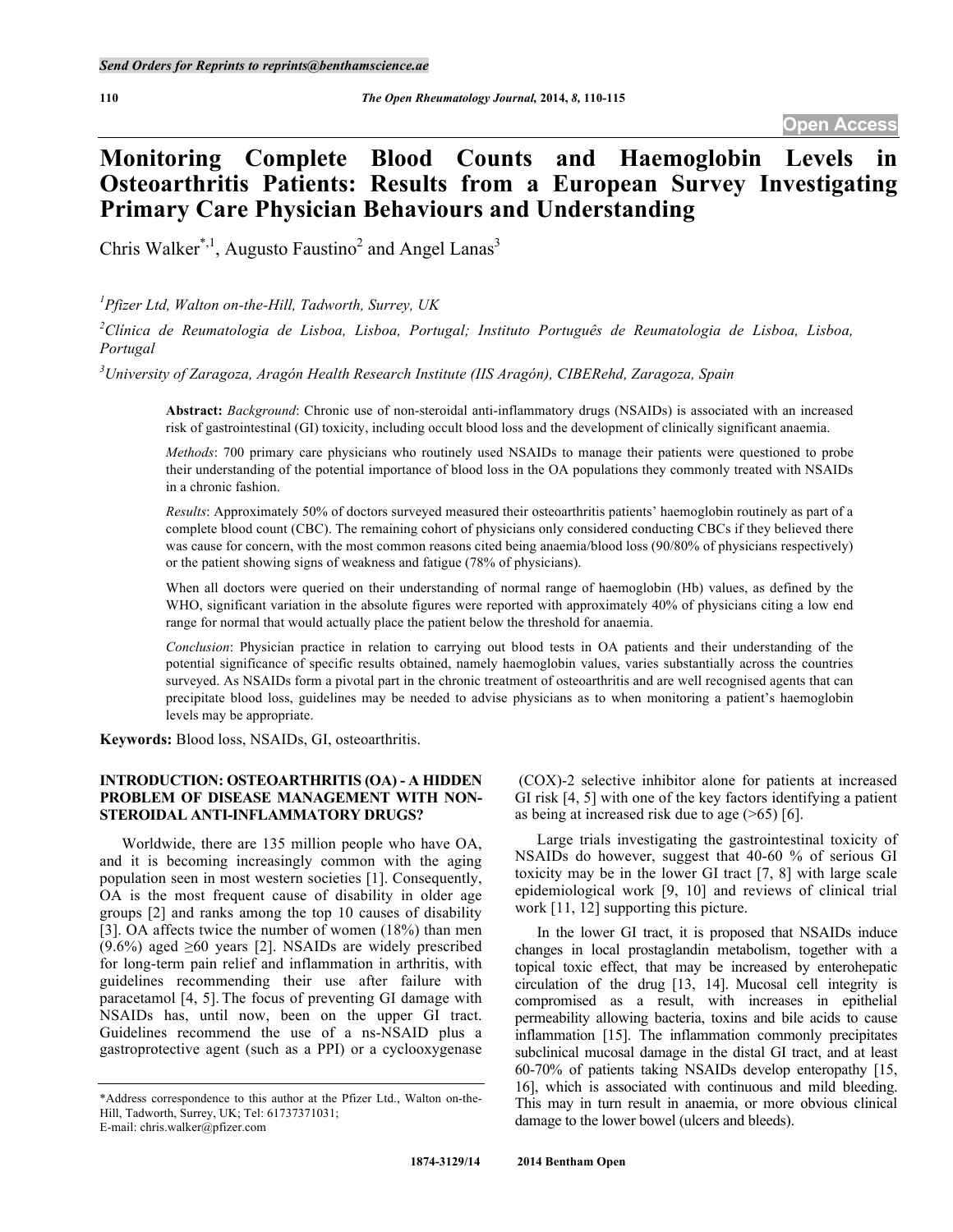The CONDOR (Celecoxib versus Omeprazole aNd Diclofenac for Osteoarthritis and Rheumatoid arthritis patients at increased GI risk) study, published in 2010 was the first large (more than 4,400 arthritis patients at increased GI risk), randomised GI outcomes study to investigate the potential frequency of defined amounts of blood loss  $[2g/dL]$  decreases in haemoglobin (hb)] throughout the gastrointestinal tract, in addition to more well recognised clinical endpoints (perforations, obstructions and bleeds) [17]. Use of a  $>2g/dL$  drop in haemoglobin has been well recognised as a surrogate endpoint in clinical trials investigating the gastrointestinal toxicity of NSAIDs conducted over the last twenty years [17-20].

The trial demonstrated a 4-fold superior risk reduction of clinically significant upper and lower GI events for arthritis patients taking celecoxib alone compared to diclofenac plus omeprazole. Differences were mainly attributable to the frequency of Hb decrease, with fewer patients in the celecoxib group having a significant decrease in Hb (2g/dL or more) than in the diclofenac plus omeprazole group (15 *vs* 77). The majority of these Hb drops were adjudicated as being of presumed occult GI sources. The study reported that the predefined Hb drop occurred as early as one to two months after starting NSAID treatment in some patients. Of the 92 patients who had a decrease of 2g/dL in Hb, 50 had haemoglobin concentrations lower than 11.5g/dL. (N.B 11.5g/dL was the central labs definition of anaemia for both sexes - and the most conservative estimation of the incidence of 'true' anaemia reported in the study)[17].

Whilst there is some contention in the literature [21, 22] most observational cohorts adopt the World Health Organisation (WHO) criteria for anaemia - namely - a Hb concentration  $\langle 13g/dL$  in men or  $\langle 12g/dL$  in women. Evidence using these values suggests that anaemia is associated with poorer physical performance and greater disability [23], a doubling in the risk of recurrent falls [24], and a greater risk of mortality [25] compared to respective controls with non anaemic Hb levels.

Epidemiological studies have also shown that mildly low or low to normal Hb concentrations that do not meet the definition for anaemia are independently associated with an increased risk of frailty, poor functional outcomes, admission to hospital and mortality [26-28].

The questionnaire described below was designed with the intention of developing an initial understanding of European primary care physician practice for the collection of a complete blood counts (CBC) in osteoarthritis patients. A key goal was to understand how physicians interpret the information obtained, particularly in relation to the parameter of haemoglobin levels as an indicator of patient health (especially patient status as being anaemic/non-anaemic as defined by the WHO). Given that NSAIDs, including COX-2 selective inhibitors have been shown to have a strong causal association with blood loss from the gastrointestinal tract, it was felt that a snapshot survey would be useful to make an initial assessment of primary care physician awareness on this important topic.

#### **METHODS**

The aim of this survey was to provide an initial semiquantitative view of self-reported physician behaviour in relation to the practice of taking CBC's and in particular haemoglobin values for patients they are treating who have osteoarthritis. The physicians were screened and excluded using the criteria below with the broad aim of the research being to identify a cohort of physicians who treated osteoarthritis frequently.

Physicians were excluded if they had practiced medicine for  $\leq$  3 or  $\geq$  30 years, were employed in any capacity by a pharmaceutical company/Clinical Research Organisation, saw fewer than 7 OA patients per month, or did not recognise themselves as being involved in the initiation or switching of pain medications for the treatment of osteoarthritis. In addition, physicians who self-recognised as prescribing less than 7 prescriptions for a COX-2 selective inhibitor (e.g. etoricoxib/celecoxib) were also de-selected from further follow up.

All information presented was gathered through the form of a short online questionnaire with doctors from 8 European countries (Belgium, France, Germany, Italy, Portugal, Spain, Switzerland, and UK) who were self-identified as working in a primary care environment. The exception was Portugal where the interviews were conducted face to face. One hundred physicians were questioned from France, Germany, Italy, Portugal, Spain, and the UK, with 50 physicians sampled from Switzerland and Belgium. All interviews took place in November and December 2009. The interviews were designed to be as short as possible (no interview/online interaction lasted greater than 15 minutes), and no physician demographics were captured other than the screener questions designed to assess their suitability for entry into the survey.

Physicians meeting the criteria above were asked the questions presented in the two exhibits below:

#### **Exhibit 1. Questions on complete blood counts.**

**1) When if at all, do you undertake a complete blood count (CBC)** Choose the most appropriate answer; when needed (e.g. ad hoc)/routinely/never **2) (If the physician answered that he or she undertook routine blood tests) - please define your answer to the question routinely with one of the following answers.** At least monthly/ every 2 months/ every 3-4 months/ every 5-6 months/ every 6-12 months/ every 1-2 years/ every 2-3 years/ less than every 3 years. 3) (**For Physicians answering on an ad hoc/when needed basis**) **What would trigger you to undertake a complete blood count (CBC) if the answer to question one was - when needed? Select all that apply** Occurrence of GI symptoms/suspected anaemia/weight loss/weakness/fatigue symptoms/blood loss/ nothing - they aren't appropriate for this patient group/ other (please specify) 4) (**For Physicians answering routinely**) - **For what reasons do you undertake a complete blood count (CBC) routinely?** *Select all that apply* a) To assess the absolute haemoglobin (Hb) and/or haematocrit (Hct) levels of the patient on that day b) To compare and assess changes in haemoglobin (Hb) and/or haematocrit (Hct) levels over time by comparing results to previous results c) Follow guidelines d) Personal preference or habit e) Other.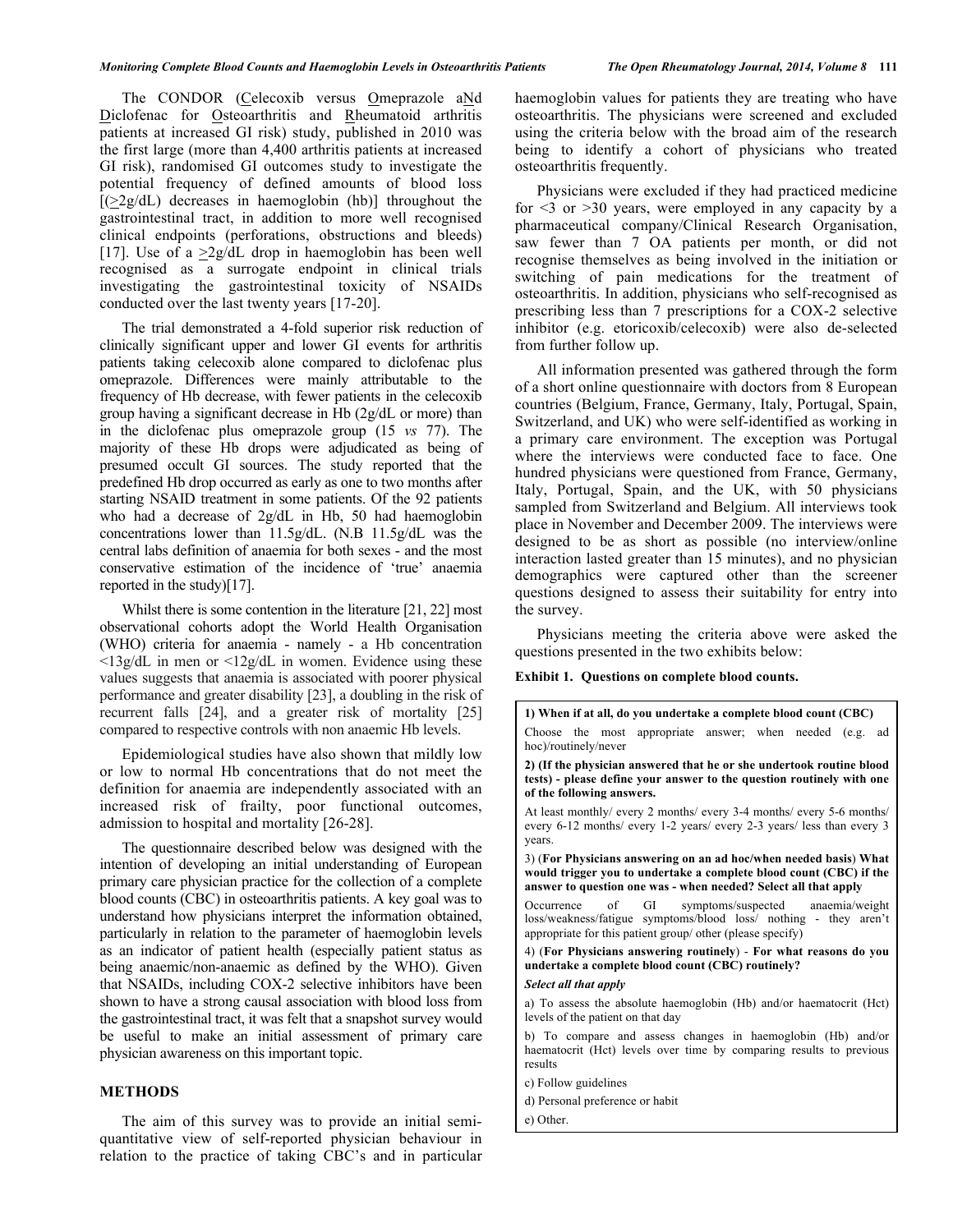#### **Exhibit 2. Questions on normal haemoglobin levels and the health/protection of the GI tract.**

#### **5) To the best of your knowledge, how would you define the normal haemoglobin Hb range for:**

MALE PATIENT: (minimum Hb normal level \_\_\_\_\_g/dl: Maximum Hb normal level\_\_\_\_\_g/dl)

FEMALE PATIENT (Not pregnant): (minimum Hb normal level  $\frac{g}{dl}$ : Maximum Hb normal level  $\frac{g}{dl}$ ) Maximum Hb normal level

**6) How much of a decrease in haemoglobin (Hb) would you consider clinically significant for you to take action?**

Please answer in g/dl (free text answer)

**7) To what level would a patient's haemoglobin levels have to decrease for you to consider it clinically significant and to take action?** MALE PATIENT

Haemoglobin level for a male patient was originally [INSERT MAXIMUM Hb NORMAL LEVEL FROM Q5]: A decrease to \_\_\_g/dl would be clinically significant

Haemoglobin level for a male patient was originally [INSERT MAXIMUM Hb NORMAL LEVEL FROM Q5]: A decrease to g/dl would be clinically significant

#### FEMALE PATIENT

Haemoglobin level for a female patient was originally [INSERT MAXIMUM Hb NORMAL LEVEL FROM Q5]: A decrease to \_\_\_\_g/dl would be clinically significant

Haemoglobin level for a female patient was originally [INSERT MAXIMUM Hb NORMAL LEVEL FROM Q5]: A decrease to g/dl would be clinically significant

#### **8) What is your level of concern with the GI tract of your OA patients?**

Please give an answer for each of the following: upper, lower and entire GI tract. Rate on a scale from 1 to 10 where 1 is "not at all concerned" and 10 is "very concerned" (physicians who answered 8, 9 or 10 were viewed as having a high level of concern).

#### **9) How would you rate the level of GI protection offered by PPIs?**

Please give an answer for each of the following: upper, lower and entire GI tract. Please rate on a scale from 1 to 10 where 1 is "no protection at all" and 10 is "very high level of protection"(physicians who answered 8,9 or 10 were viewed as having a high level of concern).

# **RESULTS: DO EUROPEAN PHYSICIANS CURREN-TLY CONDUCT COMPLETE BLOOD COUNTS IN (CBCS) OA PATIENTS?**

Approximately 50 % of the 700 physicians surveyed suggested that OA patients would have a complete blood count (CBC) 'routinely' conducted with the percentage varying from 32 % of Swiss doctors, to 64 % of Italian doctors (see Table **1** for full country by country variations).

The most frequently observed definition of routine were based on a periodicity of every 6-12 months (39% of physicians sampled - see Table **2** for full description of variations in periodicity) or every 5-6 months (22% of physicians sampled).

The most common reasons (detailed data not shown) for conducting routine measurements were to compare to a previous measurement in the same patient (59 % of doctors) and to assess the absolute haemoglobin (Hb) level at the time of the test (30 % of doctors). Personal preference was cited by 28% of physicians, with following guidelines (type of guidelines not specified) cited by 18% of doctors.

In the other group of approximately 50 % of physicians that only conducted a CBC on an 'ad hoc' basis, for 90% a key potential reason cited was suspected anaemia in the patient concerned, with physicians also being concerned by blood loss (80 % of physicians sampled) or by the patient showing signs of fatigue or weakness (78% of physicians sampled).

## **DEFINING THRESHOLDS FOR ANAEMIA**

Considering the entire cohort of doctors, and asking the question 'what constitutes the minimum and maximum normal range in haemoglobin values (in women and men)?' it was interesting to note that 46 % of physicians cited a low end range value that would actually be an anaemic value for a male patient using the WHO criteria for anaemia. This figure was 41 % in relation to a female population (data not shown).

A further question asking how much of a decrease in absolute haemoglobin values would trigger the physician to take action provided a very broad range of responses, with both small drops in haemoglobin (1g/dl) and large drops (4g/dl) in haemoglobin being fairly commonly cited. Interestingly, the measure commonly used in clinical trials considering NSAID safety (a 2g/dl drop in haemoglobin) was cited by 43% percent of physicians looking across the

**Table 1. Thinking about your OA patients, when, if at all, do you undertake a complete blood count (CBC)? (possible answers: routinely/when needed/never).**

| <b>Country/Cohort Considered</b> | <b>Routine Examinations %</b> | Only when Needed % | Never % |
|----------------------------------|-------------------------------|--------------------|---------|
| <b>Total Cohort</b>              | 49                            | 49                 |         |
| France                           | 45                            | 51                 |         |
| Germany                          | 53                            | 44                 |         |
| Italy                            | 64                            | 35                 |         |
| Spain                            | 52                            | 48                 |         |
| UK                               | 41                            | 56                 |         |
| Switzerland                      | 32                            | 66                 |         |
| Belgium                          | 38                            | 52                 | 10      |
| Portugal                         | 53                            | 45                 |         |

Survey answers based on a total sample of n=704 primary care physicians. Sample of approximately 100 physicians from all markets except Switzerland and Belgium (sample size approximately 50 physicians).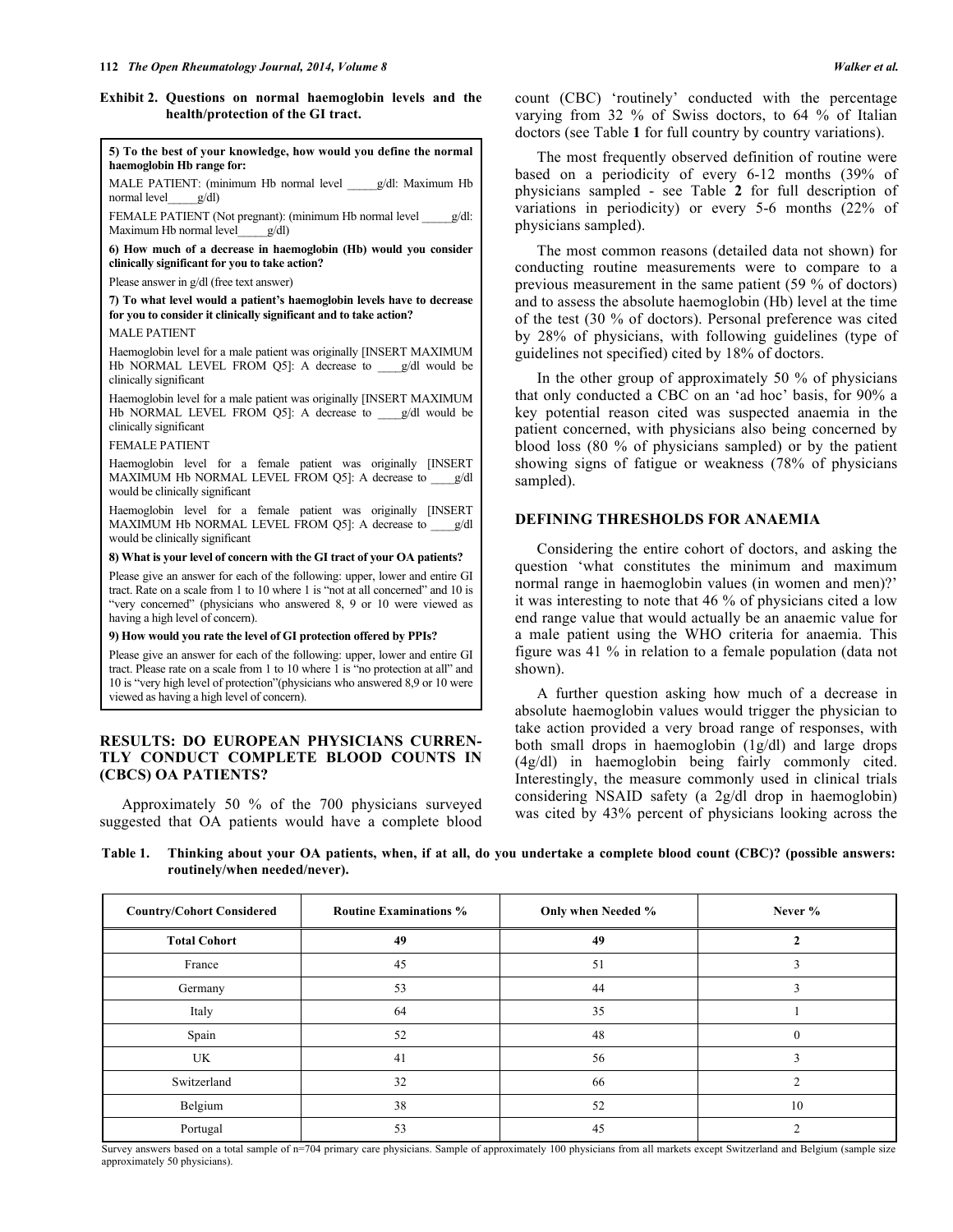entire sample with the figure in each respective country being as high as 54 and 56 % in Switzerland and Belgium respectively, and as low as 27 % in Italy (see Table **3**).

**Table 2. With what frequency do you undertake a complete blood count routinely? (sample of 345 physicians).**

| <b>Frequency of Measurement of CBC</b> | % of Routine CBC Measurers |  |
|----------------------------------------|----------------------------|--|
| At least monthly                       | 2%                         |  |
| Every 2 months                         | 6%                         |  |
| Every 3-4 months                       | 18%                        |  |
| Every 5-6 months                       | 22%                        |  |
| Every 6-12 months                      | 39%                        |  |
| Every 1-2 years                        | 13%                        |  |
| Every 2-3 Years                        | $1\%$                      |  |
| Less than every 3 years                | $0\%$                      |  |

Whilst the answer to this last question is dependent on the patient's baseline value, a picture is partially formed where physicians who are monitoring Hb levels without complete awareness of the absolute values the medical community would define as being 'normal', or the size of a drop in Hb that should trigger concern.

# **UNDERSTANDING GASTROINTESTINAL TOXICITY AND THE FUNCTION OF GASTROPROTECTIVE AGENTS**

The survey also probed physicians preferences in terms of treatment options for their osteoarthritis patients, and the associated concerns of treatment with non-steroidal treatments particularly, in terms of the upper and lower gastrointestinal tract. Results from the cohort overall (see Table **4** below) revealed that two-thirds (65%) of physicians taking part were concerned (score 8-10) about the risks to the upper gastrointestinal tract whilst the figure was only 39% showing the same level of concern for the lower GI tract. A picture was consistently seen across all 8 markets, with the comparative difference in the level of concern between upper and lower GI tract being as high as 38% in Switzerland and as low as 15% in Spain. It is notable that for either part of the gastrointestinal tract the level of concern was significantly lower in France than for any other market.

For the final question rating the level of protection offered by proton pump inhibitors the majority of physicians were aware that a proton pump inhibitor (PPI), only protects the upper GI tract: it is of concern, however that 21% mistakenly think protection extends to the lower GI tract.

Again there were substantial differences between countries with the percentage of physicians who answered this question incorrectly being as low as 12 % in Belgium and Switzerland, but as high as 32 % in Spain and 43 % in Portugal (see Table **5** for full country analysis).

## **DISCUSSION**

The survey of doctors from across Western Europe reported here, suggests there is insufficient awareness of the need to monitor for NSAID-related blood loss, potentially increasing the risk of patients suffering GI problems (anaemia and other clinical manifestations of harm). The inclusion criteria for this survey were designed to capture the views of doctors with at least a reasonable degree of familiarity of the classes of medicine under investigation and their associated toxicities, perhaps suggesting that had the inclusion criteria being less exacting the findings would have been even more marked. Whilst the findings are only intended to provide a spontaneous snapshot of physician practice and understanding, the sample is of a reasonable size, and is the first attempt, to the authors' knowledge, at investigating the views of primary care physicians from across several European countries. Given that OA is a condition primarily treated by this physician group the findings are important, and highlight that more could be done to raise awareness of the importance of Hb as a haematological parameter that may be altered unfavourably by medicines used to treat the condition.

The survey does have weaknesses. It lacks the benefit of a more formalised design, where information would be independently verified rather than just reported by the physician questioned. Capturing a greater quality and quantity of information on physician and patient phenotypes would allow better interrogation of some of the differences tentatively identified here, including the high awareness and

| <b>Country/Cohort Considered</b> | $\langle 2g/dl$ Drop in Hb | 2g/dl Drop in Hb | $>2g/dl$ Drop in Hb |
|----------------------------------|----------------------------|------------------|---------------------|
| <b>Total Cohort</b>              | 23                         | 43               | 34                  |
| France                           | 18                         | 41               | 41                  |
| Germany                          | 25                         | 43               | 32                  |
| Italy                            | 10                         | 27               | 63                  |
| Spain                            | 14                         | 38               | 48                  |
| UK                               | 36                         | 44               | 20                  |
| Switzerland                      | 32                         | 54               | 14                  |
| Belgium                          | 18                         | 56               | 26                  |
| Portugal                         | 36                         | 50               | 14                  |

**Table 3. How much of a decrease in haemoglobin (Hb) would you consider clinically significant for you to take action? (n=704).**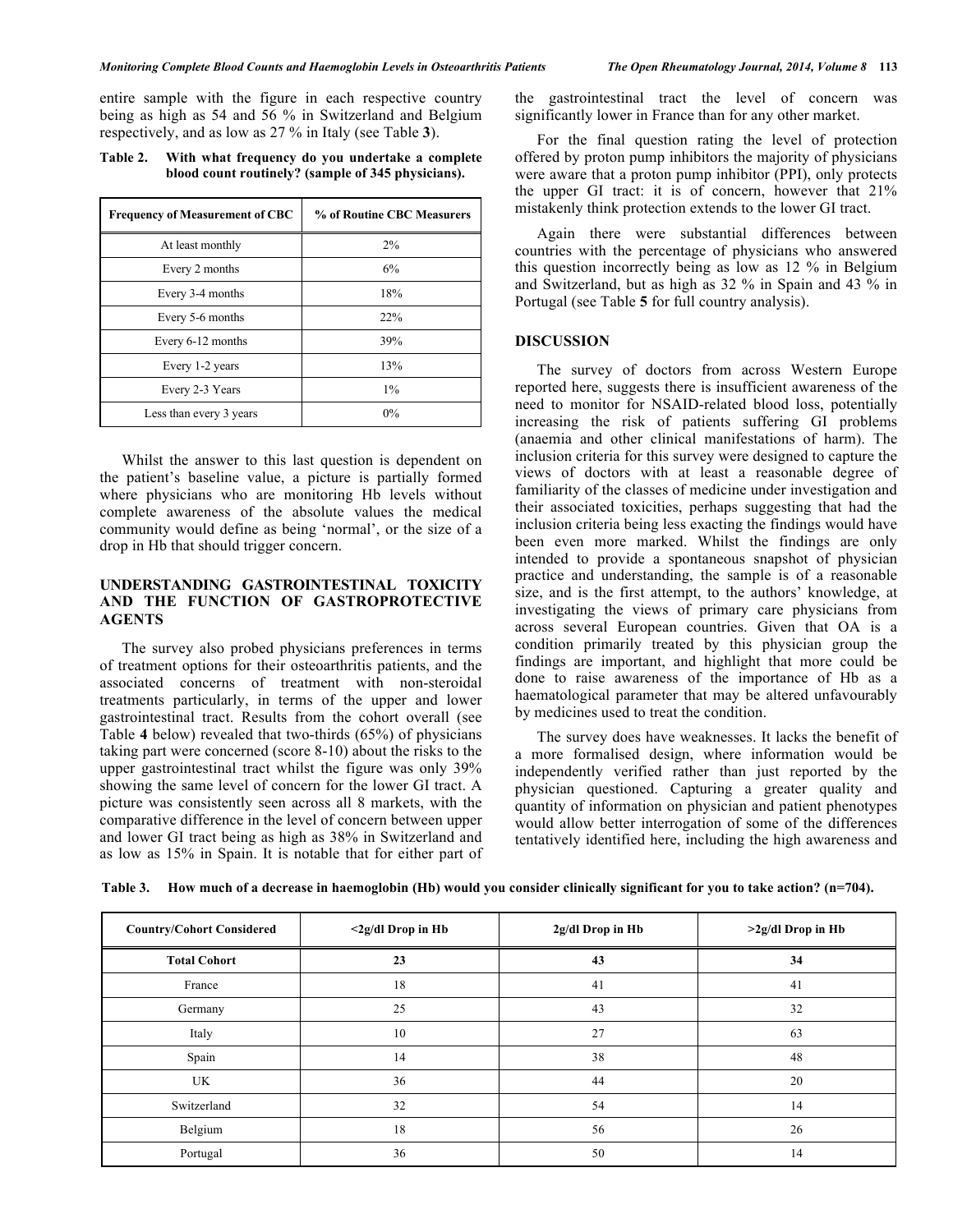concern with lower GI toxicity observed in Spain and Portugal (answer to question 4), that appears to be matched by an erroneous belief that proton pump inhibitors mitigate the problem (see question 5).

**Table 4. What is your level of concern with the GI tract of your OA/RA patients? Rate on a scale from 1 to 10 where 1 is "not at all concerned" and 10 is "very concerned" Base: All respondents (n=704). A summary of those who scored an 8 or above is provided in the table below.**

| <b>Country/Cohort Considered</b> | <b>Upper GI Tract %</b> | Lower GI Tract % |
|----------------------------------|-------------------------|------------------|
| <b>Total Cohort</b>              | 65                      | 39               |
| France                           | 33                      | 16               |
| Germany                          | 72                      | 39               |
| Italy                            | 70                      | 31               |
| Spain                            | 77                      | 62               |
| UK                               | 70                      | 40               |
| Switzerland                      | 60                      | 22               |
| Belgium                          | 48                      | 28               |
| Portugal                         | 77                      | 59               |

Survey answers based on a total sample of n=704 primary care physicians. Sample of approximately 100 physicians from all markets except Switzerland and Belgium (sample size approximately 50 physicians).

**Table 5. How would you rate the level of protection offered by Proton Pump Inhibitors (PPIs) for the upper and lower GI tract where one is 'no protection at all' and 10 is 'very high level of protection. A summary of those who scored an 8 or above is provided in the table below.**

| <b>Country/Cohort Considered</b> | <b>Upper GI Tract %</b> | Lower GI Tract % |
|----------------------------------|-------------------------|------------------|
| <b>Total Cohort</b>              | 68                      | 21               |
| France                           | 57                      | 16               |
| Germany                          | 66                      | 14               |
| Italy                            | 69                      | 15               |
| Spain                            | 78                      | 32               |
| <b>UK</b>                        | 59                      | 14               |
| Switzerland                      | 78                      | 12               |
| Belgium                          | 64                      | 12               |
| Portugal                         | 77                      | 43               |

Survey answers based on a total sample of n=704 primary care physicians. Sample of approximately 100 physicians from all markets except Switzerland and Belgium (sample size approximately 50 physicians).

A more detailed qualitative design may also help explain whether the relatively low level of concern illustrated by French primary care physicians (answers to question 4) is explained by genuine physician beliefs, or some form of existing general practice/guideline that physicians believe meet this area of medical need (and therefore mitigates concern). To date the authors are not aware of any guidelines for OA in the countries surveyed that recommend Hb monitoring.

## **APPLYING THE EVIDENCE: WHAT'S NEXT?**

Results of the CONDOR trial suggest that in as many as 60% of patients experiencing a trial endpoint, the subtle manifestations of potential harm (>2g/dl drops in Hb) are of occult GI origin, including presumed small bowel blood loss. The results of a second trial in over 8,000 North American patients with osteoarthritis are largely supportive of these findings [29]. Neither primary publication provided further information on specific risk factors associated with a >2g/dL drop, however a post hoc review of the 3700 osteoarthritis patients from the CONDOR trial suggested that increased age (assessed as a continuous variable), a history of GI Intolerance, high BMI index (continuous variable), positive H. pylori at screening and raised C-reactive protein were all significantly associated with a greater risk of an OA patient experiencing a 2 g/dL drop in haemoglobin [30].

## **IF GREATER ATTENTION SHOULD BE GIVEN TO THE LOWER GI TRACT IN OA PATIENTS ON NSAIDs, HOW SHOULD WE DO THIS IN PRACTICE?**

The post hoc study outlined above did not differentiate between the  $\geq$ 2g/dL drops of defined origin and occult origin and as such the risk factors for lower GI harm are still strictly speaking unidentified.

As this is the case, it is more difficult to advise how to minimise the potential lower gastrointestinal harm that may be experienced as a result of use of NSAIDs. More research is needed to identify the risk factors that are specifically linked to lower gastrointestinal harm. In the meantime, a pragmatic approach may be to check a patient's baseline Hb before starting chronic NSAID treatment, then measure after one month of treatment before monitoring every six months. The high prevalence of the disease could make this too onerous a step for every patient with OA. As increased age, (particularly beyond 60-65) has been identified as a gastrointestinal risk factor in the literature [6, 29] it may be possible to identify an age based cut off, with patients above a certain age being monitored as described. Given that even 'low normal' Hb levels (e.g. non anaemic) have been associated with unfavourable outcomes in patients aged 70-80 [26], it would seem important to pay particular attention to this growing sector of the population.

## **ONCE A SIGNIFICANT HB REDUCTION HAS BEEN OBSERVED, WHAT ACTION SHOULD BE TAKEN?**

If patients have been on a PPI together with the NSAID, the probability of having lesions in the upper GI tract is low, but still possible, as has been shown in the CONDOR trial. In these circumstances an upper GI endoscopy may be advisable. A PPI should also be prescribed, if not done before, based on the presence of risk factors and endoscopy findings. Patients should be further investigated with colonoscopy if they are at risk for colon cancer. If NSAIDs are needed, management options include stopping NSAID treatment, switching to a selective COX-2 inhibitor, or using other treatment approaches.

# **CONCLUSION**

Reducing the risk of bleeding throughout the entire GI tract in OA patients being treated with NSAIDs can improve